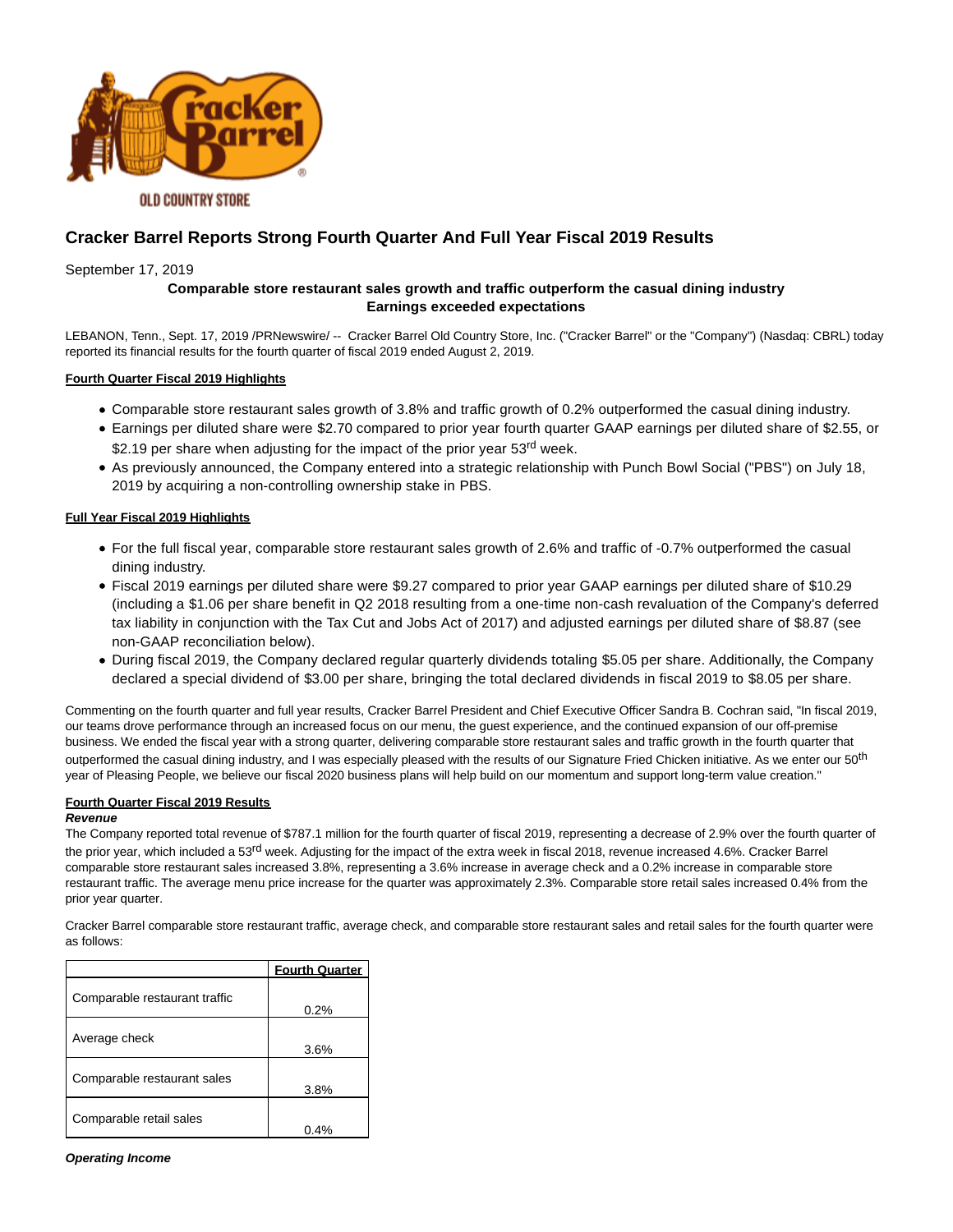Operating income in the fourth quarter was \$79.4 million, or 10.1% of total revenue, a decrease from the prior year quarter of \$82.8, or 10.2% of revenue. As a percentage of total revenue, increases in other operating expenses and general and administrative expenses were partially offset by reductions in cost of goods sold and labor and related expenses. Adjusted for the impact of the 53<sup>rd</sup> week, prior year operating income was \$71.5 million, or 9.5% of sales.

#### **Earnings per Diluted Share**

Earnings per diluted share were \$2.70 compared to prior year fourth quarter GAAP earnings per diluted share of \$2.55, or \$2.19 per share when adjusting for the impact of the 53<sup>rd</sup> week.

#### **Fiscal 2019 Results**

The Company reported total revenue of \$3.07 billion for the fiscal year, representing an increase of 1.4% over the prior year. Adjusted for the 53<sup>rd</sup> week in the prior fiscal year, total revenue increased by 3.4%. Comparable store restaurant sales increased 2.6%, including a 3.3% increase in average check partially offset by a 0.7% decrease in store traffic. Comparable store retail sales increased 0.1% for the fiscal year.

Operating income for fiscal 2019 was \$282.8 million, or 9.2% of total revenue, compared to \$293.6 million, or 9.7% of total revenue, in the prior year. Adjusted for the 53<sup>rd</sup> week in the prior fiscal year, operating income was \$282.4 million, or 9.5% of total revenue.

Fiscal 2019 earnings per diluted share were \$9.27 compared to prior year GAAP earnings per diluted share of \$10.29 (including a \$1.06 per share benefit in Q2 2018 resulting from a one-time non-cash revaluation of the Company's deferred tax liability in conjunction with the Tax Cut and Jobs Act of 2017) and adjusted earnings per diluted share of \$8.87 (see non-GAAP reconciliation below).

#### **Fiscal 2020 Outlook**

The Company is providing the following outlook for fiscal 2020:

- Total revenue of \$3.15 billion to \$3.20 billion
- Comparable store restaurant sales growth of 2.0% to 3.0%
- Comparable store retail sales growth of approximately 1.0%
- Operating income margin of approximately 9.0% as a percent of total revenue
- Depreciation expense of \$110 million to \$115 million
- Net interest expense of approximately \$14 million
- Capital expenditures of \$115 million to \$125 million
- An effective tax rate of approximately 17.0%, which assumes a renewal of the Work Opportunity Tax Credit
- Earnings per diluted share, excluding any impacts from Punch Bowl Social, between \$9.30 and \$9.45
- The Company anticipates its investment in Punch Bowl Social will have an unfavorable impact of approximately \$0.50, driven primarily by pre-opening expenses; taking these impacts into account, the Company expects to report earnings per diluted share between \$8.80 and \$8.95

The Company reminds investors that its outlook for fiscal 2020 reflects a number of assumptions, many of which are outside the Company's control.

#### **Fiscal 2019 Fourth Quarter Conference Call**

As previously announced, the live broadcast of Cracker Barrel's quarterly conference call will be available to the public on-line at investor.crackerbarrel.com today beginning at 11:00 a.m. (ET). The on-line replay will be available at 2:00 p.m. (ET) and continue through October 2, 2019.

#### **About Cracker Barrel Old Country Store®**

Cracker Barrel Old Country Store, Inc. (Nasdaq: CBRL) provides a friendly home-away-from-home in its old country stores and restaurants. Guests are cared for like family while relaxing and enjoying real homestyle food and shopping that's surprisingly unique, genuinely fun and reminiscent of America's country heritage – all at a fair price. Established in 1969 in Lebanon, Tenn., Cracker Barrel and its affiliates operate 660 company-owned Cracker Barrel Old Country Store® locations in 45 states and own the fast-casual Holler and Dash® restaurants. For more information about the company, visit crackerbarrel.com.

#### CBRL-F

Except for specific historical information, certain of the matters discussed in this press release may express or imply projections of revenues or expenditures, statements of plans and objectives or future operations or statements of future economic performance. These, and similar statements are forward-looking statements concerning matters that involve risks, uncertainties and other factors which may cause the actual performance of Cracker Barrel Old Country Store, Inc. and its subsidiaries to differ materially from those expressed or implied by this discussion. All forward-looking statements are subject to completion of our financial procedures for Q4 FY 2019 and are provided pursuant to the safe harbor established under the Private Securities Litigation Reform Act of 1995 and should be evaluated in the context of these factors. Forward-looking statements generally can be identified by the use of forward-looking terminology such as "trends," "assumptions," "target," "guidance," "outlook," "opportunity," "future," "plans," "goals," "objectives," "expectations," "near-term," "long-term," "projection," "may," "will," "would," "could," "expect," "intend," "estimate," "anticipate," "believe," "potential," "regular," "should," "projects," "forecasts," or "continue" (or the negative or other derivatives of each of these terms) or similar terminology and include the expected effects of operational improvement initiatives, such as new menu items and retail offerings. Factors which could materially affect actual results include, but are not limited to: the effects of uncertain consumer confidence, higher costs for energy, general or regional economic weakness, and weather on sales and customer travel, discretionary income or personal expenditure activity of our customers; information technology-related incidents, including data privacy and information security breaches, whether as a result of infrastructure failures, employee or vendor errors, or actions of third parties; our ability to identify, acquire and sell successful new lines of retail merchandise and new menu items at our restaurants; our ability to sustain or the effects of plans intended to improve operational or marketing execution and performance; uncertain performance of strategic investments and other initiatives that we may pursue now or in the future, including our non-controlling ownership interest in PBS; changes in or implementation of additional governmental or regulatory rules, regulations and interpretations affecting tax, wage and hour matters, health and safety, pensions, insurance or other undeterminable areas; the effects of plans intended to promote or protect our brands and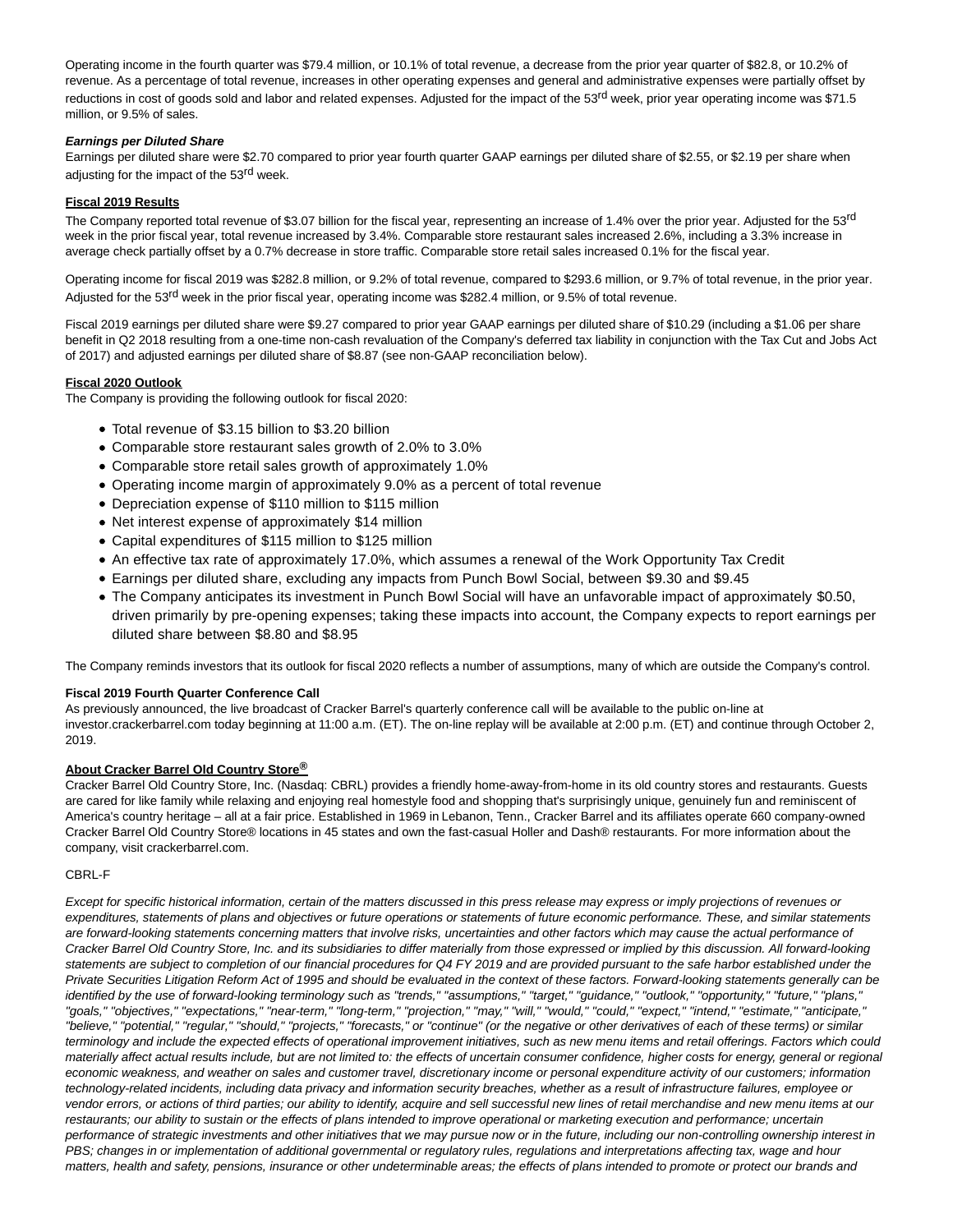products; commodity price increases; the ability of and cost to us to recruit, train, and retain qualified hourly and management employees in an escalating wage environment; the effects of increased competition at our locations on sales and on labor recruiting, cost, and retention; workers' compensation, group health and utility price changes; consumer behavior based on negative publicity or concerns over nutritional or safety aspects of our food or products or those of the restaurant industry in general, including concerns about pandemics, as well as the possible effects of such events on the price or availability of ingredients used in our restaurants; the effects of our indebtedness and associated restrictions on our financial and operating flexibility and ability to execute or pursue our operating plans and objectives; changes in interest rates or capital market conditions affecting our financing costs and ability to refinance all or portions of our indebtedness; the effects of business trends on the outlook for individual restaurant locations and the effect on the carrying value of those locations; our ability to retain key personnel; the availability and cost of suitable sites for restaurant development and our ability to identify those sites; our ability to enter successfully into new geographic markets that may be less familiar to us; changes in land, building materials and construction costs; the actual results of pending, future or threatened litigation or governmental investigations and the costs and effects of negative publicity associated with these activities; practical or psychological effects of natural disasters or terrorist acts or war and military or government responses; disruptions to our restaurant or retail supply chain; changes in foreign exchange rates affecting our future retail inventory purchases; implementation of new or changes in interpretation of existing accounting principles generally accepted in the United States of America ("GAAP"); and other factors described from time to time in our filings with the Securities and Exchange Commission, press releases, and other communications. Any forward-looking statement made by us herein, or elsewhere, speaks only as of the date on which made. We expressly disclaim any intent, obligation or undertaking to update or revise any forward-looking statements made herein to reflect any change in our expectations with regard thereto or any change in events, conditions or circumstances on which any such statements are based.

#### **CRACKER BARREL OLD COUNTRY STORE, INC. CONDENSED CONSOLIDATED INCOME STATEMENT (Unaudited)**

**(In thousands, except share and per share amounts, percentages and ratios)**

|                                     |            | <b>Fourth Quarter Ended</b> |            | <b>Twelve Months Ended</b> |             |                |  |  |
|-------------------------------------|------------|-----------------------------|------------|----------------------------|-------------|----------------|--|--|
|                                     |            |                             | Percentage |                            |             | Percentage     |  |  |
|                                     | 8/2/19     | 8/3/18                      | Change     | 8/2/19                     | 8/3/18      | Change         |  |  |
| Total revenue                       | \$787,098  | \$810,893                   | (3)%       | \$3,071,951                | \$3,030,445 | 1%             |  |  |
| Cost of goods sold (exclusive of    |            |                             |            |                            |             |                |  |  |
| depreciation and rent)              | 226,532    | 245,977                     | (8)        | 931,077                    | 935,397     | (0)            |  |  |
| Labor and other related expenses    | 276,177    | 286,657                     | (4)        | 1,078,751                  | 1,055,811   | 2              |  |  |
| Other store operating expenses      | 164,477    | 160,046                     | 3          | 626,453                    | 601,889     | $\overline{4}$ |  |  |
| Store operating income              | 119,912    | 118,213                     | 1          | 435,670                    | 437,348     | (0)            |  |  |
| General and administrative          |            |                             |            |                            |             |                |  |  |
| expenses                            | 40,542     | 35,442                      | 14         | 152,826                    | 143,756     | 6              |  |  |
| Operating income                    | 79,370     | 82,771                      | (4)        | 282,844                    | 293,592     | (4)            |  |  |
| Interest expense                    | 3,851      | 4,277                       | (10)       | 16,488                     | 15,169      | 9              |  |  |
| Pretax income                       | 75,519     | 78,494                      | (4)        | 266,356                    | 278,423     | (4)            |  |  |
| Provision for income taxes          | 10,494     | 17,140                      | (39)       | 42,955                     | 30,803      | 39             |  |  |
| Net income                          | \$65,025   | \$61,354                    | 6          | \$223,401                  | \$247,620   | (10)           |  |  |
| Earnings per share - Basic:         | \$2.70     | \$2.56                      | 5          | \$9.29                     | \$10.31     | (10)           |  |  |
| Earnings per share - Diluted:       | \$2.70     | \$2.55                      | 6          | \$9.27                     | \$10.29     | (10)           |  |  |
| Weighted average shares:            |            |                             |            |                            |             |                |  |  |
| Basic                               | 24,044,455 | 24,004,826                  | 0          | 24,037,272                 | 24,011,161  | 0              |  |  |
| <b>Diluted</b>                      | 24,113,705 | 24,074,999                  | 0          | 24,096,396                 | 24,075,614  | $\Omega$       |  |  |
| Ratio Analysis                      |            |                             |            |                            |             |                |  |  |
| Total revenue:                      |            |                             |            |                            |             |                |  |  |
| Restaurant                          | 82.6%      | 82.0%                       |            | 80.8%                      | 80.5%       |                |  |  |
| Retail                              | 17.4       | 18.0                        |            | 19.2                       | 19.5        |                |  |  |
| Total revenue                       | 100.0      | 100.0                       |            | 100.0                      | 100.0       |                |  |  |
| Cost of goods sold (exclusive of    |            |                             |            |                            |             |                |  |  |
| depreciation and rent)              | 28.8       | 30.3                        |            | 30.3                       | 30.9        |                |  |  |
| Labor and other related expenses    | 35.1       | 35.4                        |            | 35.1                       | 34.8        |                |  |  |
| Other store operating expenses      | 20.9       | 19.7                        |            | 20.4                       | 19.9        |                |  |  |
| Store operating income              | 15.2       | 14.6                        |            | 14.2                       | 14.4        |                |  |  |
| General and administrative expenses | 5.1        | 4.4                         |            | 5.0                        | 4.7         |                |  |  |
| Operating income                    | 10.1       | 10.2                        |            | 9.2                        | 9.7         |                |  |  |
| Interest expense                    | 0.5        | 0.5                         |            | 0.5                        | 0.5         |                |  |  |
| Pretax income                       | 9.6        | 9.7                         |            | 8.7                        | 9.2         |                |  |  |
| Provision for income taxes          | 1.3        | 2.1                         |            | 1.4                        | 1.0         |                |  |  |
| Net income                          | 8.3%       | 7.6%                        |            | 7.3%                       | 8.2%        |                |  |  |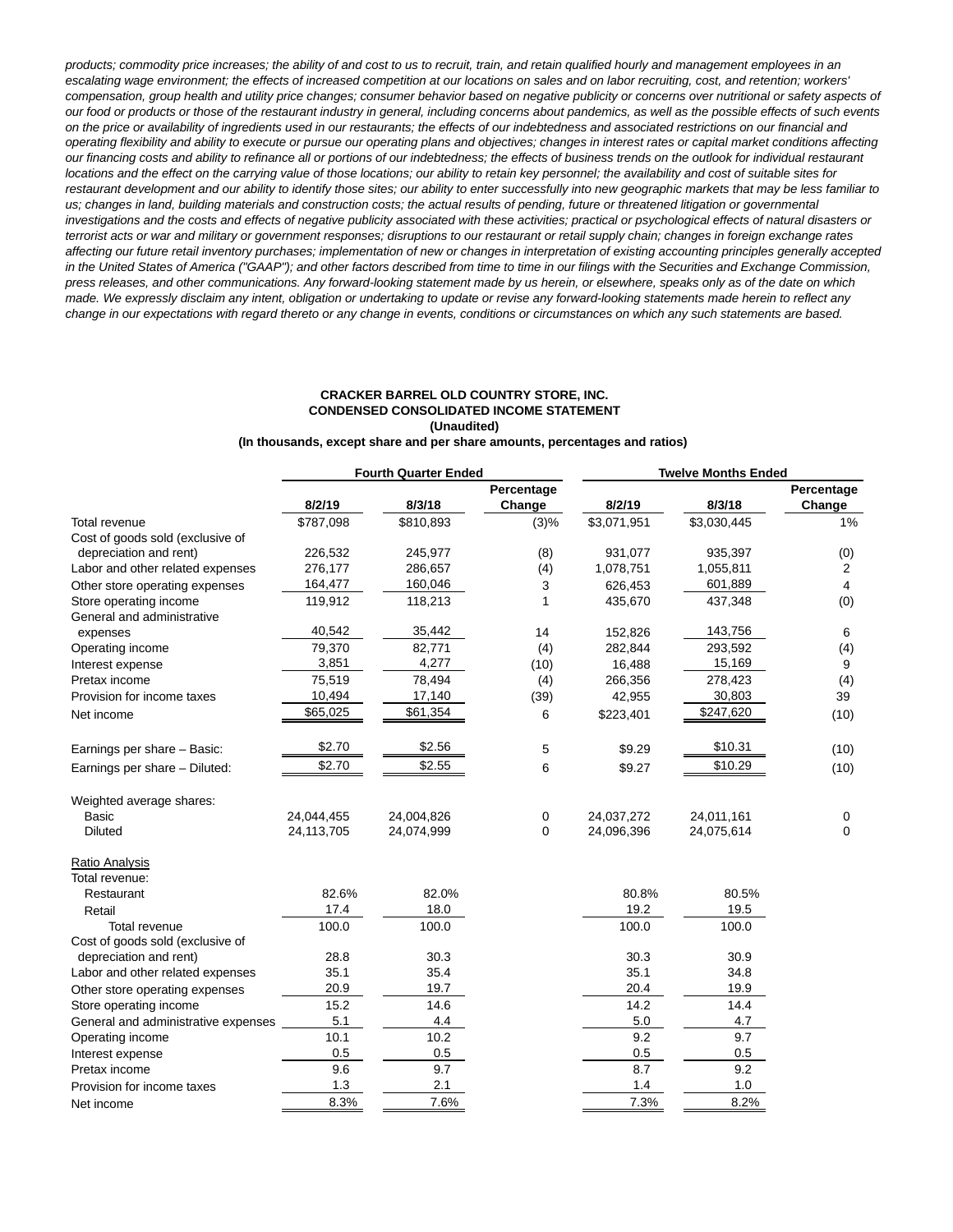#### **CRACKER BARREL OLD COUNTRY STORE, INC. CONDENSED CONSOLIDATED BALANCE SHEETS (Unaudited and in thousands, except share amounts)**

|                                                                                                                                                                                                                                            | 8/2/19                                                                         | 8/3/18                                                                         |
|--------------------------------------------------------------------------------------------------------------------------------------------------------------------------------------------------------------------------------------------|--------------------------------------------------------------------------------|--------------------------------------------------------------------------------|
| Assets                                                                                                                                                                                                                                     |                                                                                |                                                                                |
| Cash and cash equivalents                                                                                                                                                                                                                  | \$36,884                                                                       | \$114,656                                                                      |
| Accounts receivable                                                                                                                                                                                                                        | 22,757                                                                         | 19,496                                                                         |
| Inventory                                                                                                                                                                                                                                  | 154,958                                                                        | 156,253                                                                        |
| Prepaid expenses and other current assets                                                                                                                                                                                                  | 27,781                                                                         | 16,347                                                                         |
| Property and equipment, net                                                                                                                                                                                                                | 1,168,965                                                                      | 1,149,135                                                                      |
| Investment in unconsolidated subsidiary                                                                                                                                                                                                    | 89,100                                                                         |                                                                                |
| Other long-term assets                                                                                                                                                                                                                     | 80,780                                                                         | 71,468                                                                         |
| Total assets                                                                                                                                                                                                                               | \$1,581,225                                                                    | \$1,527,355                                                                    |
| Liabilities and Shareholders' Equity<br>Accounts payable<br>Other current liabilities<br>Long-term debt<br>Other long-term obligations<br>Deferred income taxes<br>Shareholders' equity, net<br>Total liabilities and shareholders' equity | \$132,221<br>260,253<br>400,000<br>139,922<br>44,119<br>604,710<br>\$1,581,225 | \$122,332<br>242,287<br>400,000<br>128,794<br>52,161<br>581,781<br>\$1,527,355 |

Common shares issued and outstanding 24,049,240 24,011,550

#### **CRACKER BARREL OLD COUNTRY STORE, INC. CONDENSED CONSOLIDATED CASH FLOW STATEMENT (Unaudited and in thousands)**

|                                                                        | <b>Twelve Months Ended</b> |            |
|------------------------------------------------------------------------|----------------------------|------------|
|                                                                        | 8/2/19                     | 8/3/18     |
| Cash flows from operating activities:                                  |                            |            |
| Net income                                                             | \$223,401                  | \$247,620  |
| Depreciation and amortization                                          | 107,537                    | 93,692     |
| Loss on disposition of property and equipment                          | 10,265                     | 7,119      |
| Share-based compensation                                               | 8,181                      | 6,977      |
| Decrease in inventories                                                | 1,295                      | 114        |
| Increase in accounts payable                                           | 9,889                      | 3,937      |
| Net changes in other assets and liabilities                            | 2.228                      | (28,839)   |
| Net cash provided by operating activities                              | 362,796                    | 330,620    |
| Cash flows from investing activities:                                  |                            |            |
| Purchase of property and equipment, net of insurance recoveries        | (137, 540)                 | (151, 633) |
| Proceeds from sale of property and equipment                           | 151                        | 411        |
| Purchase of investment in unconsolidated subsidiary                    | (89, 100)                  | 0          |
| Notes receivable from unconsolidated subsidiary                        | (15,085)                   | 0          |
| Net cash used in investing activities                                  | (241,574)                  | (151, 222) |
| Cash flows from financing activities:                                  |                            |            |
| (Taxes withheld) from exercise of share-based compensation awards, net | (2, 497)                   | (3,816)    |
| Purchases and retirement of common stock                               | 0                          | (14, 772)  |
| Deferred financing costs                                               | (3,022)                    | 0          |
| Dividends on common stock                                              | (193,475)                  | (207,155)  |
| Net cash used in financing activities                                  | (198, 994)                 | (225,743)  |
|                                                                        |                            |            |
| Net (decrease) in cash and cash equivalents                            | (77, 772)                  | (46, 345)  |
| Cash and cash equivalents, beginning of period                         | 114,656                    | 161,001    |
| Cash and cash equivalents, end of period                               | \$36,884                   | \$114,656  |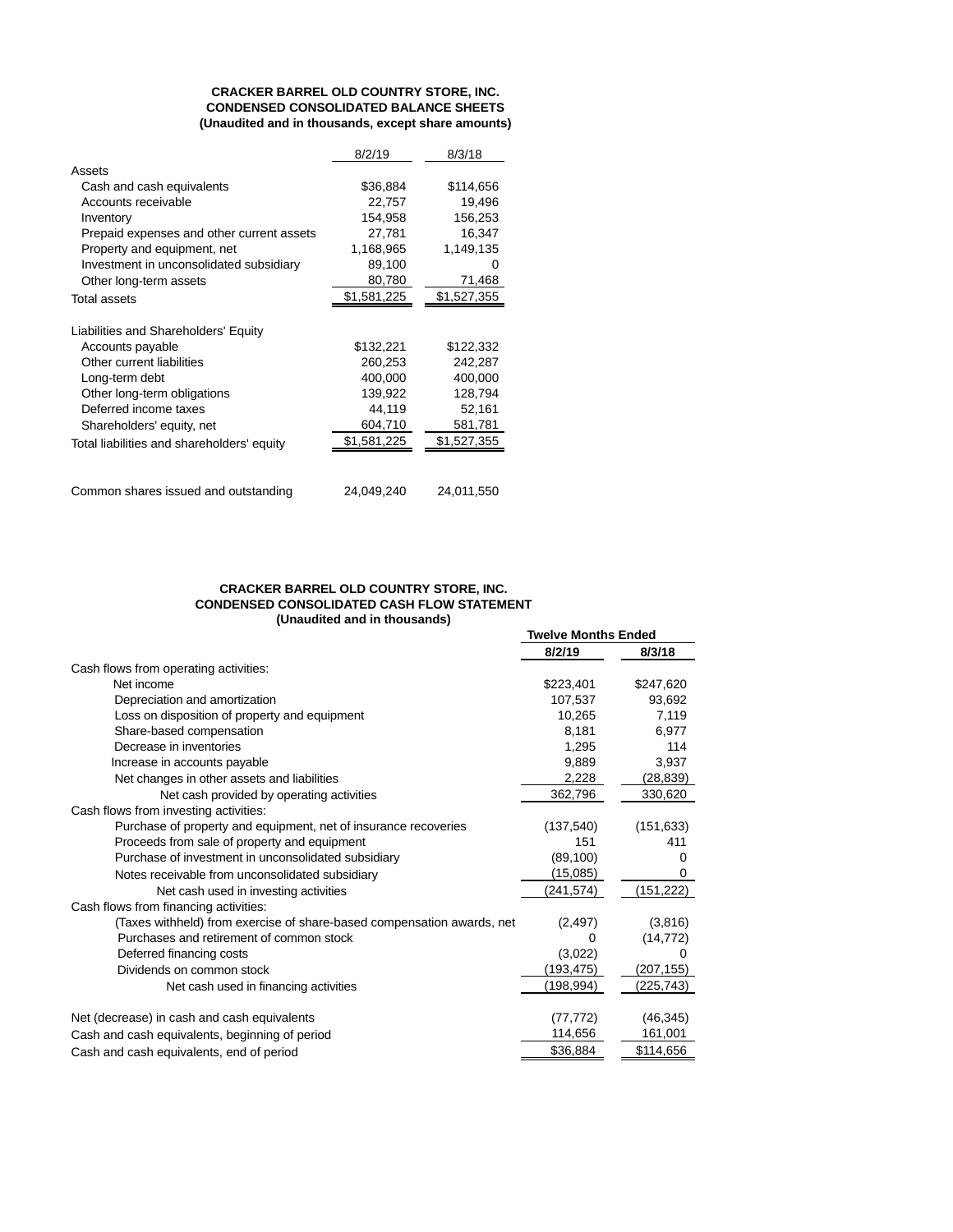#### **CRACKER BARREL OLD COUNTRY STORE, INC. Supplemental Information (Unaudited)**

|                                                                                                           | <b>Fourth Quarter Ended</b> |                     | <b>Twelve Months Ended</b> |                             |  |  |
|-----------------------------------------------------------------------------------------------------------|-----------------------------|---------------------|----------------------------|-----------------------------|--|--|
|                                                                                                           | 8/2/19                      | 8/3/18              | 8/2/19                     | 8/3/18                      |  |  |
|                                                                                                           |                             |                     |                            |                             |  |  |
| Units in operation:                                                                                       | 666                         | 659                 | 660                        | 649                         |  |  |
| Open at beginning of period                                                                               | 1                           | 1                   | 8                          | 11                          |  |  |
| Opened during period                                                                                      | 0                           | 0                   |                            | $\Omega$                    |  |  |
| Closed during period                                                                                      |                             |                     | (1)                        |                             |  |  |
| Open at end of period                                                                                     | 667                         | 660                 | 667                        | 660                         |  |  |
| Total revenue: (In thousands, on comparable 13 and 52 week periods)                                       |                             |                     |                            |                             |  |  |
| Restaurant                                                                                                | \$650,104                   | \$616,925           | \$2,482,377                | \$2,391,037                 |  |  |
| Retail                                                                                                    | 136,994                     | 135,615             | 589,574                    | 581,055                     |  |  |
| Total revenue                                                                                             | \$787,098                   | \$752,540           | \$3,071,951                | \$2,972,092                 |  |  |
|                                                                                                           |                             |                     |                            |                             |  |  |
| Cost of goods sold (excl. of depreciation and rent): (In thousands, on comparable 13 and 52 week periods) |                             |                     |                            |                             |  |  |
| Restaurant                                                                                                | \$159,765                   | \$160,484           | \$628,761                  | \$613,500                   |  |  |
| Retail                                                                                                    | 66,767                      | 68,067              | 302,316                    | 304,471                     |  |  |
| Total cost of goods sold                                                                                  | \$226,532                   | \$228,551           | \$931,077                  | \$917,971                   |  |  |
|                                                                                                           |                             |                     |                            |                             |  |  |
| Average unit volume: (In thousands, on comparable 13 and 52 week periods)                                 |                             |                     |                            |                             |  |  |
| Restaurant                                                                                                | \$974.8                     | \$935.1             | \$3,735.2                  | \$3,650.8                   |  |  |
| Retail                                                                                                    | 205.4                       | 205.5               | 887.1                      | 887.1                       |  |  |
| Total                                                                                                     | \$1,180.2                   | \$1,140.6           | \$4,622.3                  | \$4,537.9                   |  |  |
|                                                                                                           |                             |                     |                            |                             |  |  |
| Operating weeks:                                                                                          | 8.670                       | 8.577               | 34,559                     | 34,057                      |  |  |
|                                                                                                           |                             | Q4 2019 vs. Q4 2018 |                            | 12 mo. 2019 vs. 12 mo. 2018 |  |  |
|                                                                                                           |                             |                     |                            |                             |  |  |
| Comparable store sales period to period increase (decrease):                                              |                             |                     |                            |                             |  |  |
| Restaurant                                                                                                |                             | 3.8%                |                            | 2.6%                        |  |  |
| Retail                                                                                                    |                             | 0.4%                |                            | 0.1%                        |  |  |
| Number of locations in comparable store base:                                                             |                             |                     |                            |                             |  |  |
|                                                                                                           |                             | 644                 |                            | 640                         |  |  |

#### **CRACKER BARREL OLD COUNTRY STORE, INC. Reconciliation of GAAP basis operating results to adjusted non-GAAP operating results (Unaudited)**

In the accompanying press release the Company makes reference to its full year and fourth quarter 2018 adjusted revenues, operating income and earnings per share which excluded the impact of the 53<sup>rd</sup> week during the 2018 fiscal year and the one-time non-cash revaluation of a net deferred tax liability in the 2018 fiscal year. The Tax Cuts and Jobs Act of 2017, which became effective on January 1, 2018 and prior to the end of our fiscal 2018 second quarter, lowered the federal corporate income tax rate to 21%. During the second quarter of fiscal 2018, the Company recorded a provisional tax benefit for re-measurement of deferred tax liabilities due to this rate change of approximately \$25 million. The Company believed that excluding this item from its financial results reflected the cash impact of tax reform for fiscal 2018, and as such provided investors with an enhanced understanding of the Company's financial results. This information is not intended to be considered in isolation or as a substitute for net income or earnings per share information prepared in accordance with GAAP.

|                                     | Fourth Quarter ended August 3, 2018 |         |   |        |  |               |             |         |
|-------------------------------------|-------------------------------------|---------|---|--------|--|---------------|-------------|---------|
|                                     | As Reported                         |         |   | Adjust |  | 53rd week     | As Adjusted |         |
| <b>Total Revenue</b>                | \$                                  | 810,893 | S |        |  | $(58,353)$ \$ |             | 752,540 |
| Store operating income              |                                     | 118,213 |   |        |  | (13,309)      |             | 104,904 |
| General and administrative expenses |                                     | 35,442  |   |        |  | (2,071)       |             | 33,371  |
| Operating income                    |                                     | 82,771  |   |        |  | (11, 238)     |             | 71,533  |
| Interest Expense                    |                                     | 4,277   |   |        |  | (323)         |             | 3,954   |
| Pretax income                       |                                     | 78,494  |   |        |  | (10, 915)     |             | 67,579  |
| Provision for income taxes          |                                     | 17,140  |   |        |  | (2,383)       |             | 14,757  |
| Net income                          |                                     | 61,354  |   | S      |  | (8,532)       | S           | 52,822  |